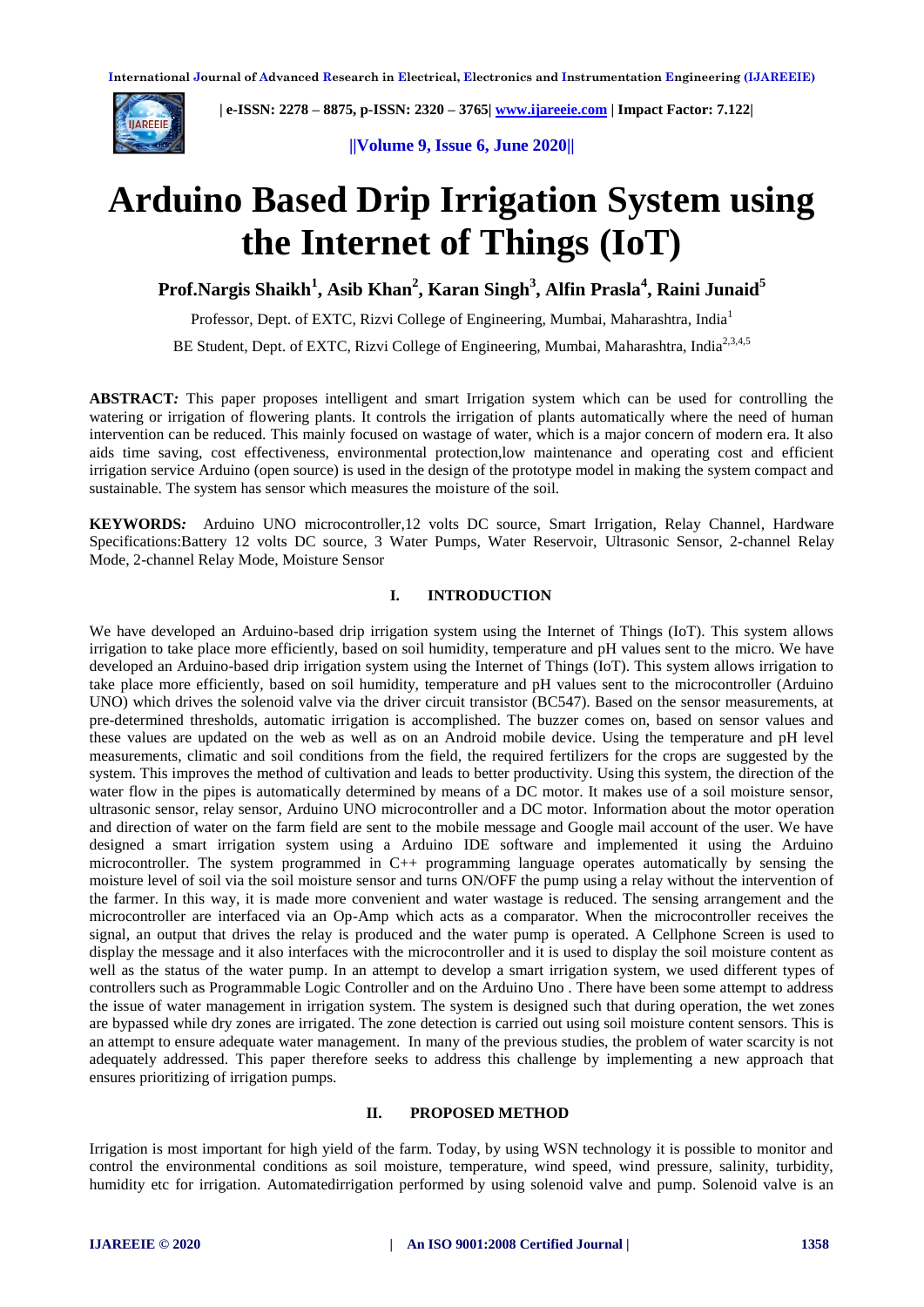

 **| e-ISSN: 2278 – 8875, p-ISSN: 2320 – 3765| [www.ijareeie.com](http://www.ijareeie.com/) | Impact Factor: 7.122|** 

## **||Volume 9, Issue 6, June 2020||**

electromechanical valve used with liquid controller to control an electronic current through solenoid which is a coil of wire that uses to control the state of thevalve according to need of irrigation.

Direct Communication method provides collision free transmission of data, because allthe sensor nodes send data directly to the base station without the need of header node. This method is better where the base station is near but it is not optimum where the base station is far because sensor nodes consume more energy during transmission of data and if there is much data to the sensor node, sensor nodes quickly damaged. The data aggregation method is better to use rather than direct communication method.

The sensor node senses the data and send to the head node. The head node collects data from the entire sensor node, performs aggregation using various aggregation techniques, and then sends data to the base station. Thus by using aggregation method overall energy consumption reduce of the network.

#### **2.1 Block Diagram:**



**Figure 1** Block Diagram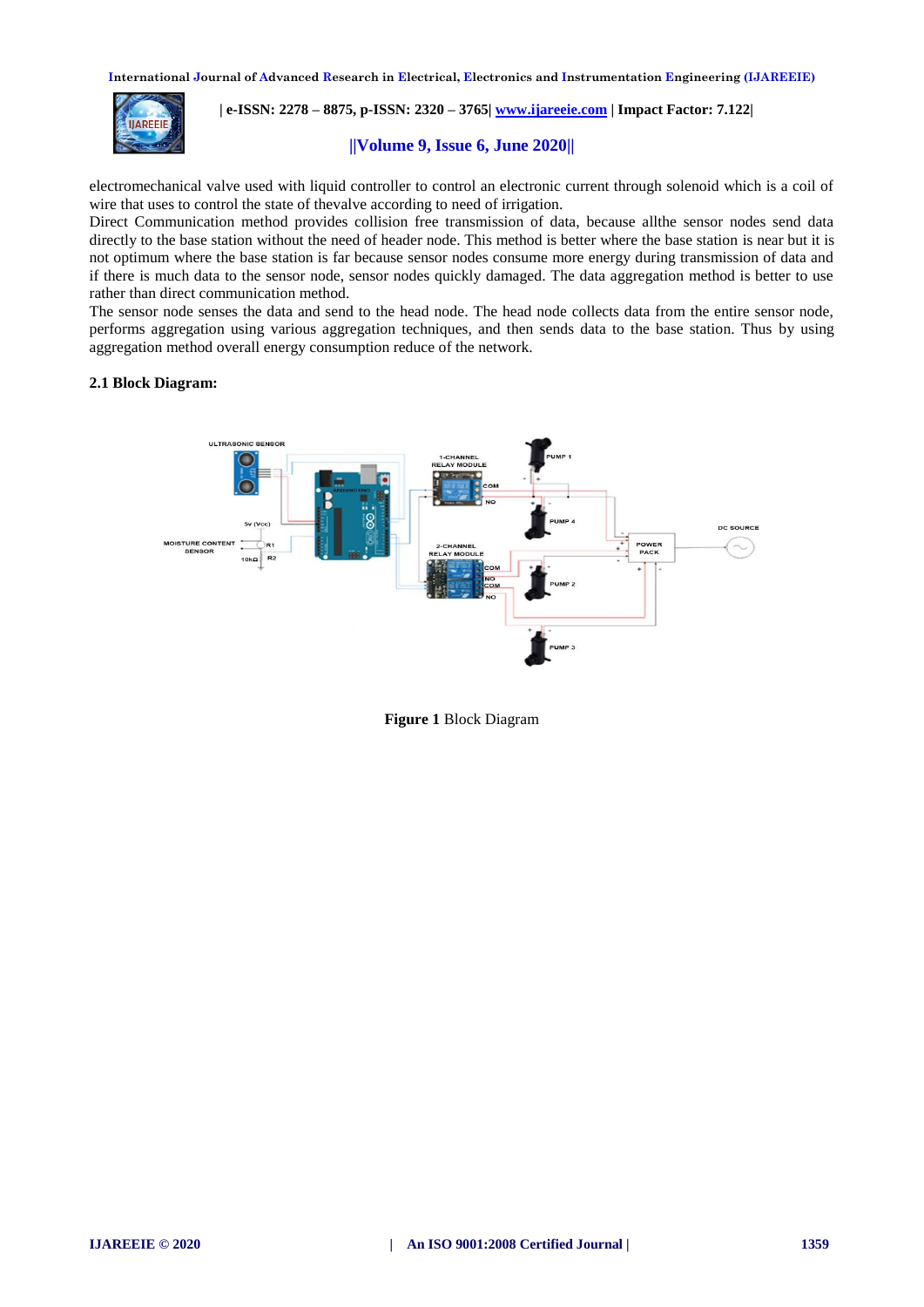

 **| e-ISSN: 2278 – 8875, p-ISSN: 2320 – 3765| [www.ijareeie.com](http://www.ijareeie.com/) | Impact Factor: 7.122|** 

## **||Volume 9, Issue 6, June 2020||**



**Figure 2**Flow Chart

## **2.2 12v Battery (DC source):**

A twelve-volt battery has six single cells in series producing a fully charged output voltage of 12.6 volts. ... The size of the battery plates and amount of electrolyte determines the amount of charge lead acid batterie**s** can store. The size of this storage capacity is described as the amp hour (AH) rating of a battery.

## **2.3 Ultrasonic Sensor:**



**Figure 3** Ultrasonic Sensor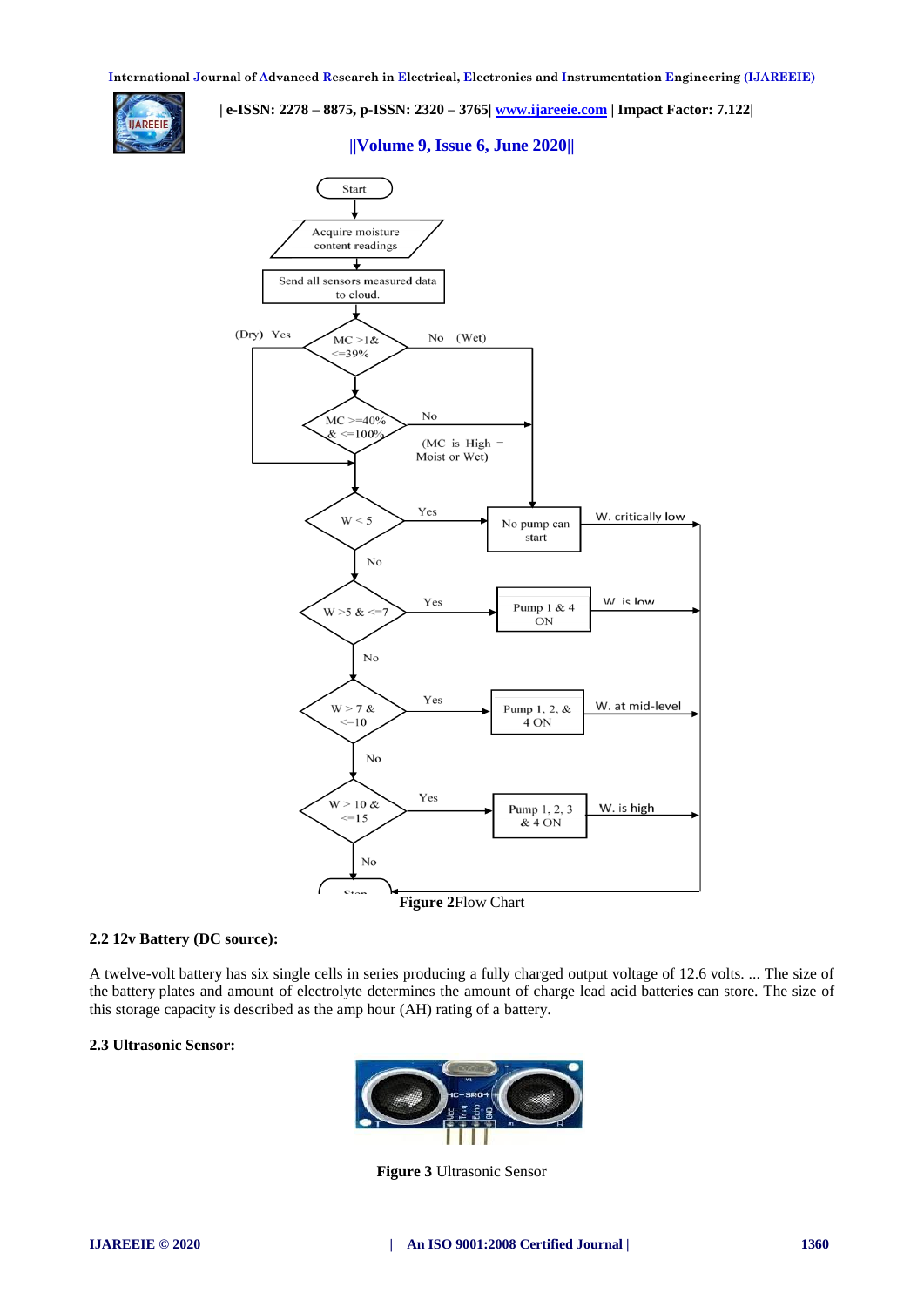

 **| e-ISSN: 2278 – 8875, p-ISSN: 2320 – 3765| [www.ijareeie.com](http://www.ijareeie.com/) | Impact Factor: 7.122|** 

## **||Volume 9, Issue 6, June 2020||**

An ultrasonic sensor is an electronic device that measures the distance of a target object by emitting ultrasonic sound waves, and converts the reflected sound into an electrical signal. Ultrasonic waves travel faster than the speed of audible sound (i.e. the sound that humans can hear). Ultrasonic sensors have two main components: the transmitter (which emits the sound using piezoelectric crystals) and the receiver (which encounters the sound after it has travelled to and from the target).

#### **2.4 Water Reservoir:**

Water Reservoir is basically a vessel in which the water will be stored. We will be using a Rectangular Box in our case.

#### **2.5 Moisture Sensor:**





The Moisture sensor is used to measure the water content(moisture) of soil. When the soil is having water shortage,the module output is at high level, else the output is at low level.This sensor reminds the user to water their plants and also monitors the moisture content of soil.It has been widely used in agriculture,land irrigation and botanical gardening.

#### **2.6 2-Channel Relay Mode:**



**Figure 5** 2-Channel Relay Mode

A relay is defined as an electrically operated switch; their main use is controlling circuits by a low-power signal or when several circuits must be controlled by one signal. The first relay was used in long distance telegraph circuits as amplifiers, basically they repeated the signal they received from one circuit, and transmitted it into a different one, theywere also used in early computers to perform logical operations.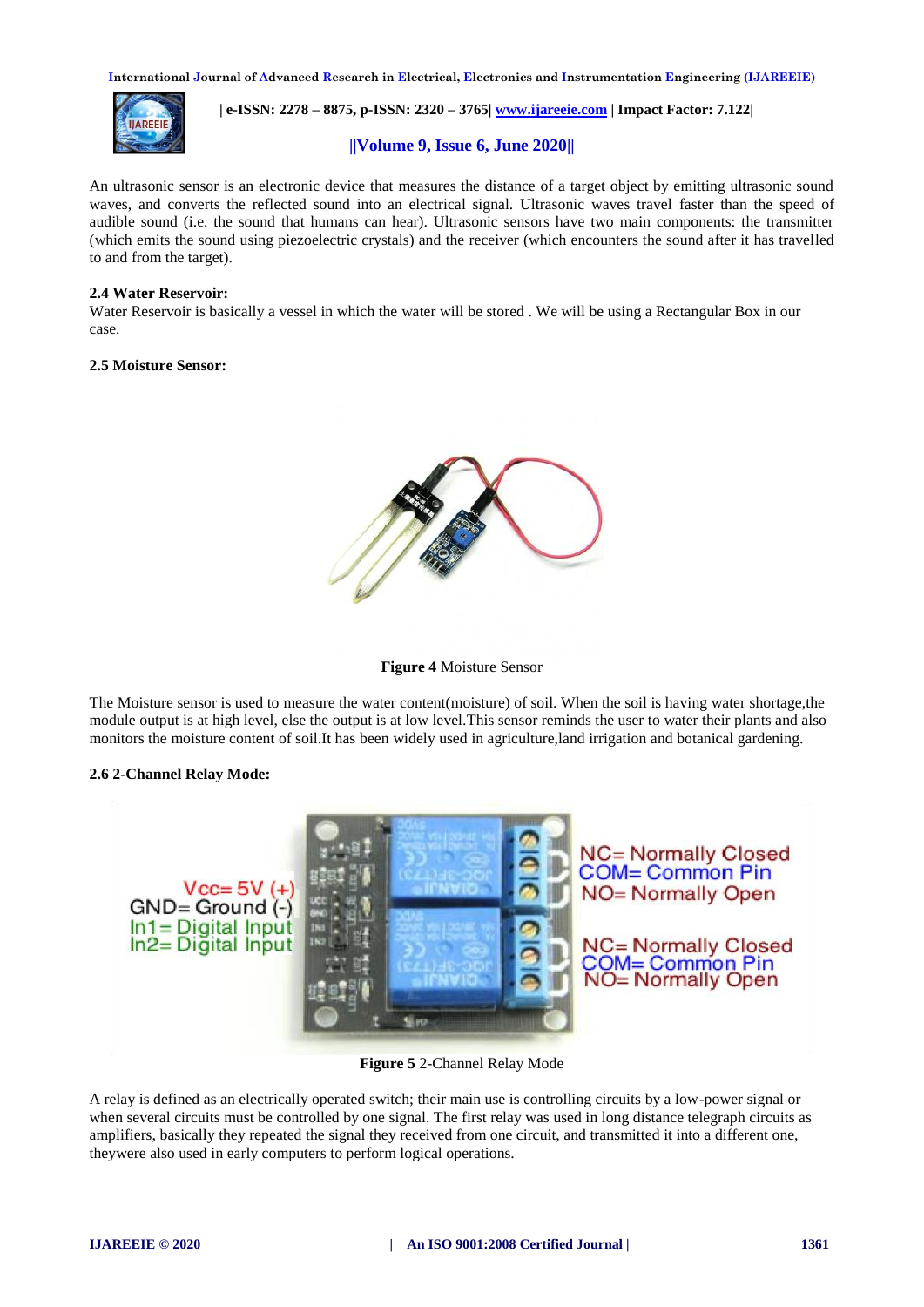

 **| e-ISSN: 2278 – 8875, p-ISSN: 2320 – 3765| [www.ijareeie.com](http://www.ijareeie.com/) | Impact Factor: 7.122|** 

## **||Volume 9, Issue 6, June 2020||**

## **2.7Arduino UNO Microcontroller:**

The Arduino Uno is an open-source microcontroller board based on the Microchip ATmega328P microcontroller and developed by Arduino.cc.[2][3] The board is equipped with sets of digital and analog input/output (I/O) pins that may be interfaced to various expansion boards (shields) and other circuits.[1] The board has 14 digital I/O pins (six capable of PWM output), 6 analog I/O pins, and is programmable with the



**Figure 6** Arduino UNO Microcontroller

Arduino IDE (Integrated Development Environment), via a type B USB cable.It can be powered by the USB cable or by an external 9-volt battery, though it accepts voltages between 7 and 20 volts. It is similar to the Arduino Nano and Leonardo. The hardware reference design is distributed under a Creative Commons Attribution Share-Alike 2.5 license and is available on the Arduino website. Layout and production files for some versions of the hardware are also available.

## **III. CONCLUSION**

Smart irrigation system that optimises water usage is developed. This system guarantees the longevity of irrigation pumps; prevents water wastage through water recycling and prioritizes pump operations based on the level of water in reservoir. This way, it ensures that different plants are irrigated in relation to their varying water needs for effective growth. It would be useful in places where water scarcity is a challenge to the practice of irrigation.

#### **REFERENCES**

**1]**Parameswaran, G. and Sivaprasath, K. (2016) Arduino Based Smart Drip Irrigation System Using Internet of Things. International Journal of Engineering Science and Computing, 6, 5518-5521.

**[2]**Prasanna, G., Parvatham, S. and Krishna, S. (2016) Web Based Automatic Irrigation System Using Raspberry Pi Processor on Embedded Linux. International Journal and Magazine of Engineering, Technology, Management and Research

**[3]**Tyagi, A., Gupta, N., Navani, J.P., Tiwari, M.R. and Gupta, M.A. (2017) Smart Irrigation System. International Journal for Innovative Research in Science &Technolog

**[4]** Subalakshmi, R., Amal, A.A. and Arthireena, S. (2016) GSM Based Automated Irrigation Using Sensors. International Journal of Trend in Research and Development**,**

**[5]**Roy, D.K. and Ansari, M.H. (2014) Smart Irrigation Control System. International Journal of Environmental Research and Development, 4, 371-374.

**[6]**Akubattin, V.L., Bansode, A.P., Ambre, T., Kachroo, A. and SaiPrasad, P. (2016), Smart Irrigation System. International Journal of Scientific Research in Science and Technology, 2, 343-345.

**[7]**Rajpal, A., Jain, S., Khare, N. and Shukla, A.K. (2011) Microcontroller-Based Automatic Irrigation System with Moisture Sensors. Proceedings of the International Conference on Science and Engineering, 94-96.

**[8]**Kakade, K.R., Pisal, A.R., Chavanss, A.V. and Khedkar, S.B. (2017) Smart Irrigation and Crop Suggestion Using Raspberry-Pi. International Journal of Scientific Research in Science and Technology, 4, 235-241.

**[9]** Ramesh. R, Udaya Kumar, K. Anandakrishnan Renewable Energy Technologies, Narosa publishing house, Madras. A. K.Sawhney, A text book of electrical, electronics, Instrumentation and Measurements